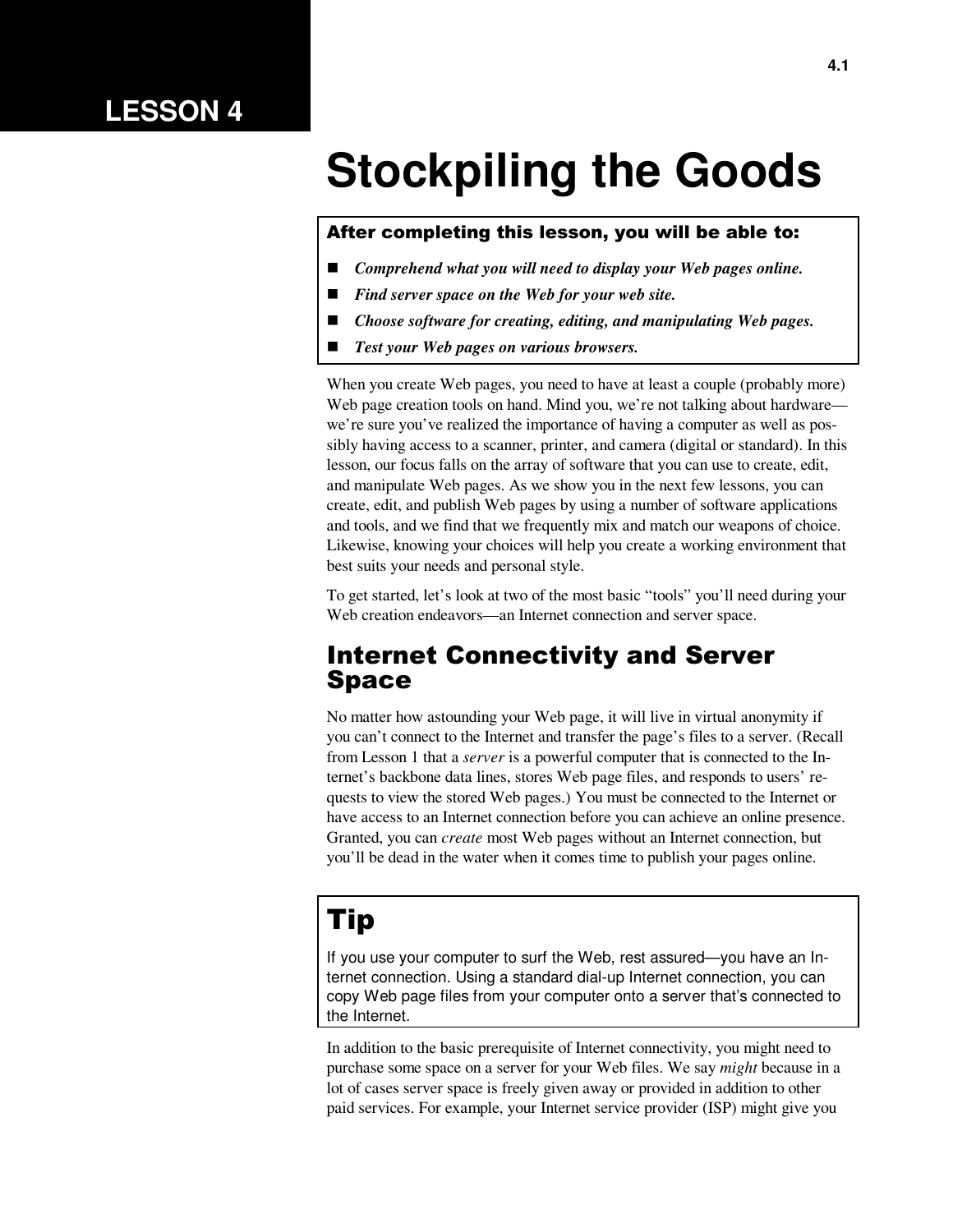30 MB (give or take 20 MB) of free server space in addition to your Internet connection. The notion of *free server space* catches many people by surprise but it's out there, and it's a thriving online practice. Not surprisingly, though, you'll find benefits in purchasing server space as well as using free space.

### Free Space Online

It's true. You can create and display a Web site at this very moment for free, as in \$0. All you need to spend is a little time and creative effort. You don't need any additional software or fee-based Internet accounts—nothing but your text and a few pictures, if you want to include them. Of course, you face a couple of minor limitations when you take this approach (such as a long Web address and possibly limited page-layout options), but depending on your ultimate goal, the limitations might not affect you all that much. So consider yourself informed free Web space is readily available. As we mentioned, we've run into more than a few people who were sincerely amazed to discover this fact.

The number-one way to become the proud owner of a free Web page is to turn to an *online group or community*. One of the benefits of joining an online group or community (other than the "free" factor) is that most online groups and communities enable you to create Web pages by providing templates or wizards that you can use.

Among the many free online groups and communities, three popular ones come quickly to mind:

- MSN Web Groups (*http://groups.msn.com*)
- Lycos Tripod (*http://www.tripod.lycos.com*)
- Yahoo! GeoCities (*http://geocities.yahoo.com*)

The biggest drawbacks of online groups and communities are that your Web address is usually fairly long, you generally have a limited amount of server space, your choices of page layouts are usually somewhat limited or controlled, you might have to tolerate pop-up advertisements each time you visit your page, and, if you don't want to use a group's or community's templates, customizing your page can sometimes be tricky.

Similar to online groups and communities, another free way to get on the Web is to create site-specific pages. During your surfing, you might find that some Web sites offer free Web space to registered members. For example, you can create an About Me page on eBay (an online auction site located at *www.ebay.com*) if you're a registered site participant. The purpose of eBay's About Me pages is to introduce eBay users to other people who visit eBay.

Yet another type of "free" online Web space—which technically isn't free—is Web space that you get from your ISP. Because you most likely cut a check to your ISP on a regular basis (or at least record an automatic payment), we can't exactly label ISP server space as free; it's more like prepaid, available space. When you signed up with your current ISP (assuming you have one), they probably informed you in an excited voice or a sentence ending in an exclamation point that you get "*X* megabytes of free server space!" At the time, you probably

**Lingo:** An *online group or community* is a virtual area on the Web where people with similar interests gather and share information.

Most companies who sponsor online groups and communities make their money through advertising and selling upgrades and add-on features and services.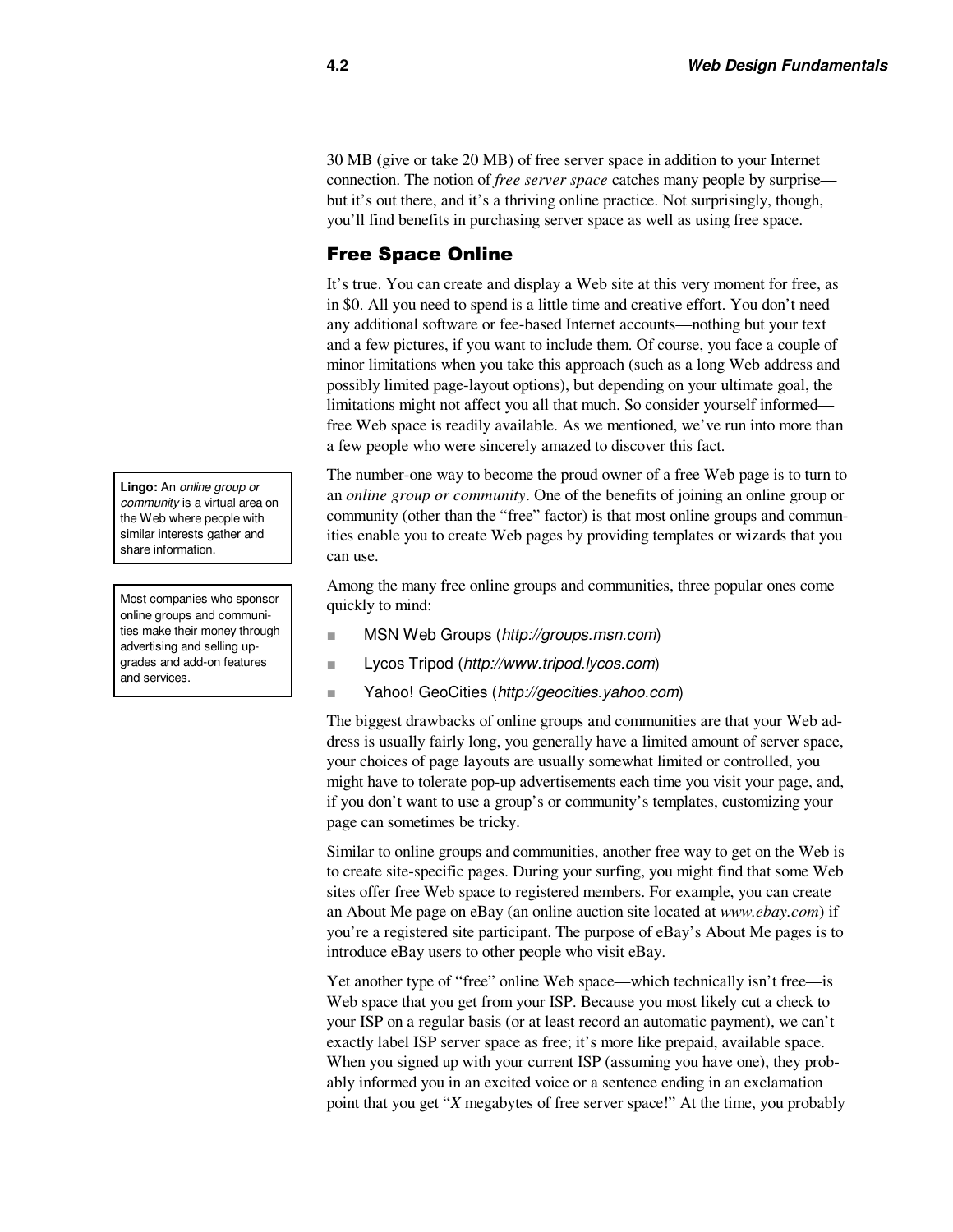didn't know what that meant, so you might have just thought "Oh, that's nice" and moved on to the next detail. Now that you're thinking about creating a Web page, you should revisit the "free server space" component of your ISP agreement. Most likely, you'll find that you have anywhere from 10 MB to 50 MB of server space at your disposal.

# Try This!

To find free Web space, type *free Web space* in any search engine—you'll be rewarded with a slew of sites offering to host your page. Or check out the 100 Best Free Web Services Web site at *www.100best-free-web-space.com*. This site provides reviews and site rankings, which makes it a great resource for locating and reviewing free Web hosting services.

The upside of ISP server space is that you're already paying for it, so you might as well use it. The downside is that you'll probably have to live with a cumbersome Web address, similar to online group and community Web addresses. For example, a couple of our ISPs (we have several) grant "free" server space, but the Web addresses' formats are *www.domain.com/~username/filename.html* and *members.domain.net/ username/filename.html*. For most people, the preceding naming formats are a little long and not easy to remember. Another advantage of ISP server space over online groups and communities is that you generally have greater freedom regarding how you create and display your pages (which could be a disadvantage if you prefer to work with the preconfigured templates that seem to be standard fare on many online community sites).

All in all, the main point about free online sites is that Web space is instantly available to you. And as long as you don't mind a longish home page Web address, some design limitations, and possibly pop-up advertisements, then free space is a great way to initiate yourself to the Web.

### Purchasing Server Space

In contrast to using free Web space, you can shell out a few clams for a Web page that uses the Web address of your choice as long as someone hasn't beaten you to the name. When you take this route, you have the following two main considerations: choosing and registering a Web address name (such as *creationguide.com*), and signing up with a provider that will host (or store) your Web pages (unless you're going to run your own server—but that topic is best saved for more advanced books). Let's look at how to register a Web address and obtain a hosting service.

### **Registering a Web Address**

Before we go any further, let's nail down some simple vocabulary. Namely, instead of *Web address*, we really should say *domain name*. Loosely speaking (very loosely), a domain name is a Web address. As you may or may not know, all Web addresses are actually groups of numbers (called *Internet Protocol*, or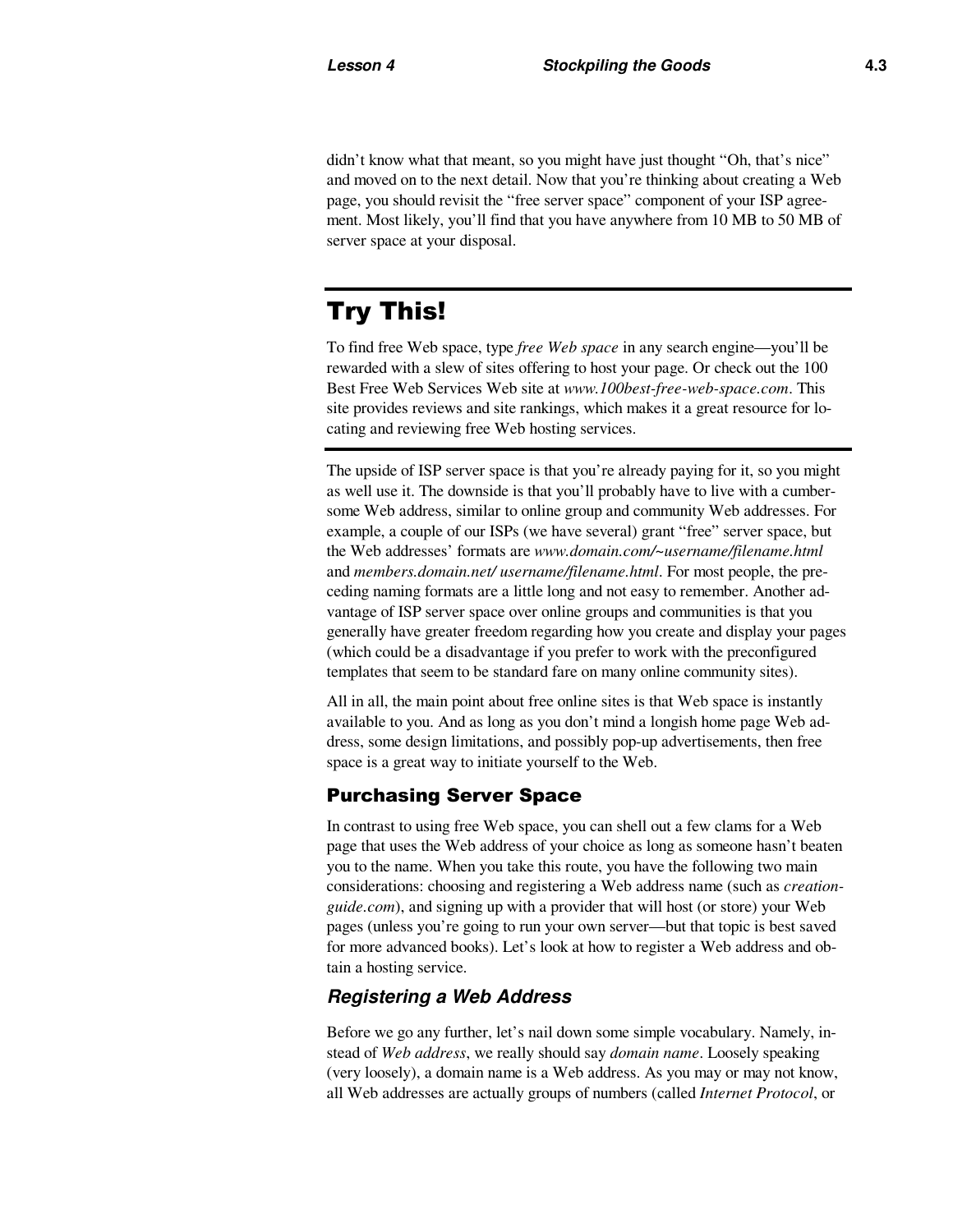IP, numbers) that serve as Internet addresses. Being a human, you probably also know that, for most people, remembering a meaningful name is much easier than remembering a series of numbers divided by dots. Therefore, the *Domain Name System* (DNS) came into existence. Fundamentally, DNS simply assigns textual names (such as *creationguide.com*) to numbered Internet addresses (such as 207.155.248.5). Thus, to appear as if you know what you're doing, you should use the term *domain name* in place of *Web address*.

When you're ready to obtain your own domain name, you can pick a domain name (such as *creationguide.com*—although we can tell you right now that the name is already taken), see whether it's available, and, if it is, register the domain name as your very own for a nominal annual fee. By nominal, we mean somewhere around the price of a good meal or slightly more per year.

Choosing and registering a Web domain name is straightforward after you access a legitimate registration site. Fortunately, InterNIC (which is under the umbrella of the U.S. Department of Commerce) hosts a Web page that lists all the acceptable domain name registration Web sites. Many hosting sites also offer name registration services (as we discuss in the next section). To see the official list of domain name registrars, visit *www.internic.net/alpha.html*.

While visiting the InterNIC site, check a few registration sites to review their pricing schedules and policies (or visit *www.creationguide.com/resources*, and we'll link you to a couple of our favorite hosting services). When you've found a site you like, you can generally type your proposed domain name in a text box. Then, the site will inform you whether the name is available. If it is, you work out a payment arrangement (usually by credit card) and the site registers your domain with InterNIC. Your next step is to find an ISP that will host your domain name and Web pages.

### **Finding Space for Your Domain**

If you don't run your own server—and most people don't—your next step is to find an ISP or hosting service that's willing to provide a home for your domain name, that is, if you didn't complete this step during your domain registration process (as described in the preceding section). You can find numerous hosting services online—type *Web hosting* in any search engine and you can have a field day researching various Web hosting providers. Or better yet, visit *http://hostindex.com*, a comprehensive site devoted to providing information about numerous aspects of hosting services, including a monthly list of the top 25 hosts. Finally, as mentioned a moment ago, you can visit *www.creationguide.com/resources* for links to hosting services and domain name registrars. Regardless of how you conduct your research into finding server space, remember to check a few key facts, including fees, network configuration, Microsoft FrontPage Server Extensions (if you're using FrontPage features), and reliability. On average, basic Web hosting services charge a nominal monthly fee along with a one-time setup fee (see each hosting service's Web site for specific prices). Unless the rates seem outrageous, don't let the fees rule your decision. Before signing on with a Web hosting service, find out how the host handles the following features: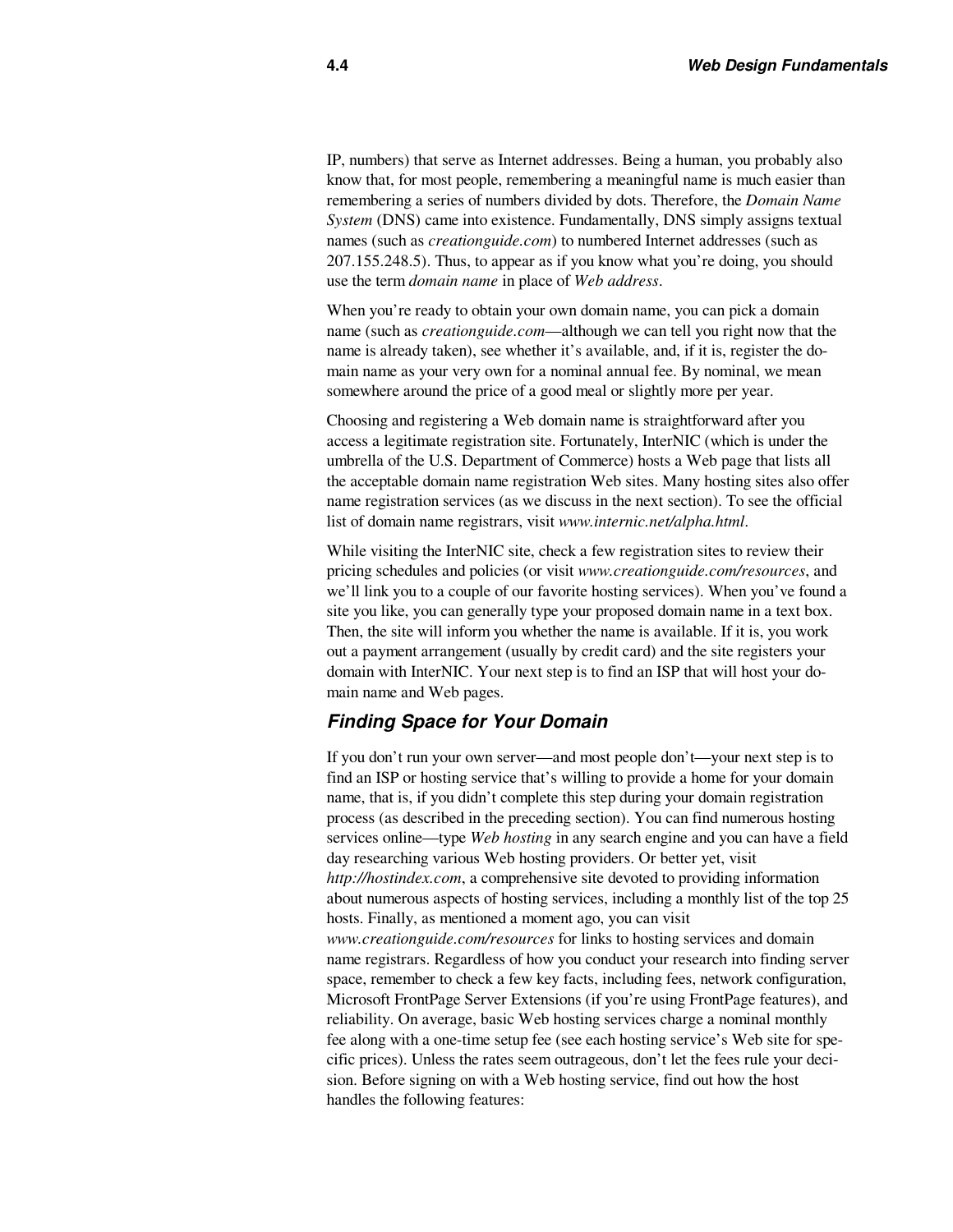- **Bandwidth** Most hosting companies are connected to the Internet by T1 and T3 lines; anything less and you might as well choose another company. Basically, a T1 line can carry up to 1.5 megabits of data per second, and a T3 line can carry 45 megabits per second. Thus, a T3 connection provides much more bandwidth and speed. In addition to Internet connections, you should check to see how many clients are hosted on each machine. If a hosting service overloads its machines, performance will be slow despite highspeed connection lines.
- **Space** When you sign up for Web hosting services, ISPs and hosting companies assign you a certain amount of server space (just as your computer has a certain amount of disk space that you can use to store files). Most ISPs and hosting services offer more space on their servers than you'll need (at least initially). However, you should get at least 10 MB of server space. Most hosts provide at least 25 MB.
- **Support** Technical support is an important element when you're choosing a Web hosting company—if you run into problems, you'll want to be able to turn to someone who can help. The most basic support consideration you should look for is the number of hours per day the technical support staff is available. Many sites offer 24×7 support, so look for round-the-clock support when you're weeding out potential companies. Round-the-clock support is important because you'll most likely be updating your pages during off hours, so off hours are the times you'll probably need support the most. Also see whether the site publishes its support response rate. Finally, check to see whether you can readily identify the avenues of support the company offers, including phone numbers (look for 1-800 numbers), fax numbers, e-mail addresses, online informational reports and FAQs, and a snail mail address.
- **Extras** You might want to check to see what "extras" each company offers to entice customers. For example, most hosting services provide e-mail accounts you can use with your domain name (such as mm@creationguide.com or jc@creationguide.com). You can generally set up anywhere from 5 to 20 e-mail accounts with a single Web hosting agreement. Other features you might check out include the cost of adding space to your site, in case your site grows larger than your originally allotted space; the cost of upping your traffic quota, in case more people visit your site than you anticipated; whether FrontPage Server Extensions (if you're using FrontPage) and streaming media are supported; and available addon services, such as adding chat groups and site search features.

Now that you've considered your domain name, hosting services, and basic Web space options, we're ready to move closer to home and talk about desktop applications. In the next section, we take a look at software applications you can use on your system to create, edit, and publish Web pages and Web page elements.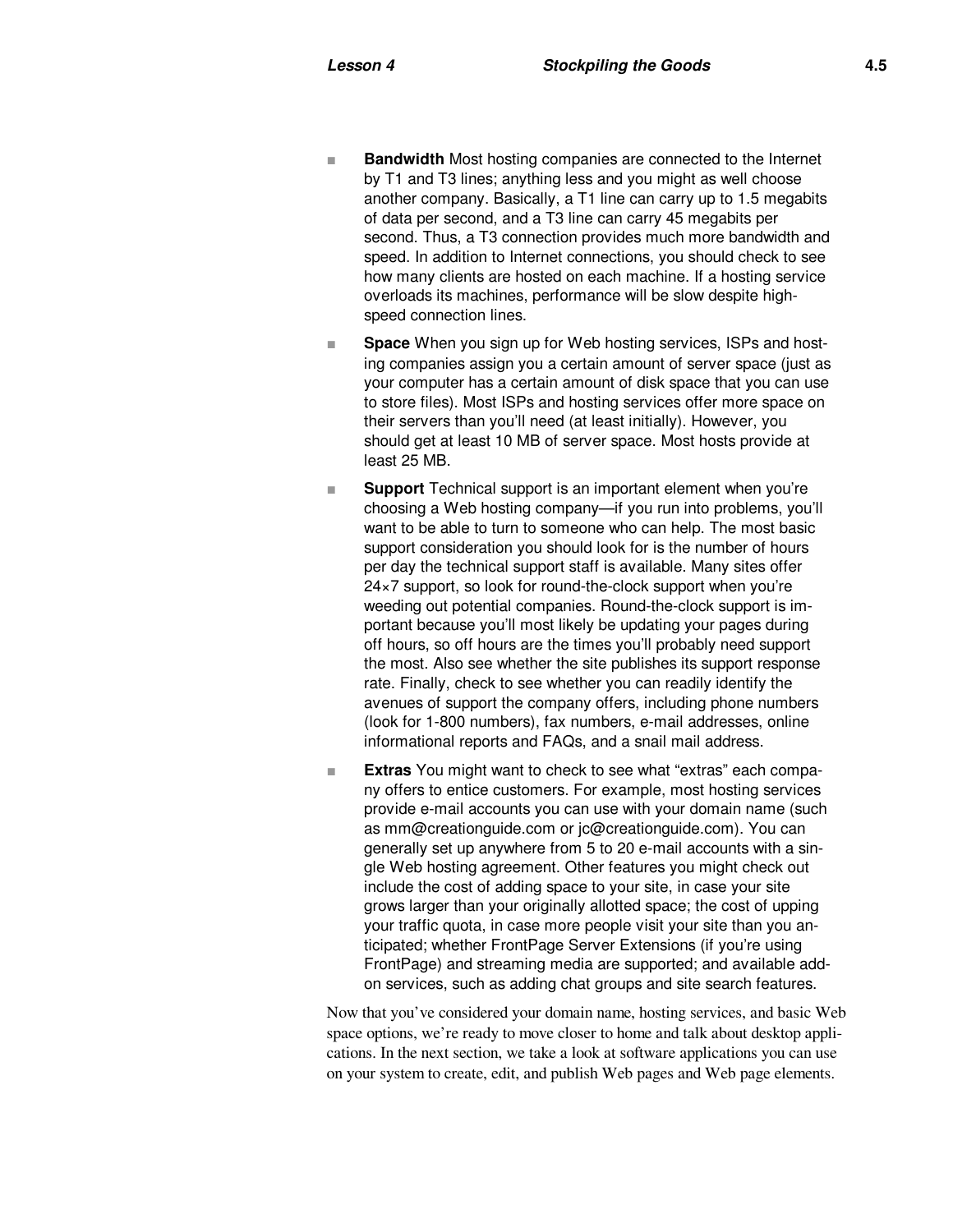# Web Page Creation Tools

In this section, we outline the types of tools you might need to create Web pages, name a few applications we find helpful, and point you down the path of finding other utilities that best suit your needs. As you might imagine, because of the Web's booming popularity, lots of software vendors have busied themselves by creating Web page creation programs. In this lesson we introduce many tools (but nowhere near all the available utilities), and in the following lessons we show you how to use some of them to create complete Web sites. Ultimately, though, we leave you with the responsibility of choosing the software packages that feel most comfortable for you.

To simplify our approach in this lesson, we've divided basic Web page development tools into the following three main categories:

- Text editors and HTML editors
- Graphics applications
- FTP (File Transfer Protocol) utilities

### Text Editors and HTML Editors

Overwhelmingly, when you create Web pages, you'll be spending the greatest amount of time interacting with a text editor or an HTML editor. You use editors to create HTML files that contain display instructions for Web browsers and provide content for your Web pages. When you use an editor, you have the option of working with basic editors, in which you enter HTML code manually, or using more advanced WYSIWYG (what you see is what you get—pronounced *wizzy-wig*) editors, which create HTML code for you while you type text, insert images, and drag elements around in a Web page layout view. Finally, and not surprisingly, some applications keep a foot in both camps by qualifying as an upscale basic editor but not quite an advanced WYSIWYG editing application we take a quick look at all three types of editors in the next few pages.

# Tip

You can download many of the applications (or demos of the applications) mentioned in this lesson from shareware sites such as *www.tucows.com*, *www.shareware.com*, or *www.download.com*. *Shareware* can be best summed up as "try before you buy." When you download a shareware program, you try it out for a while for free. If you like it, you send the developer the requested fee. Too bad all merchandising isn't so user friendly!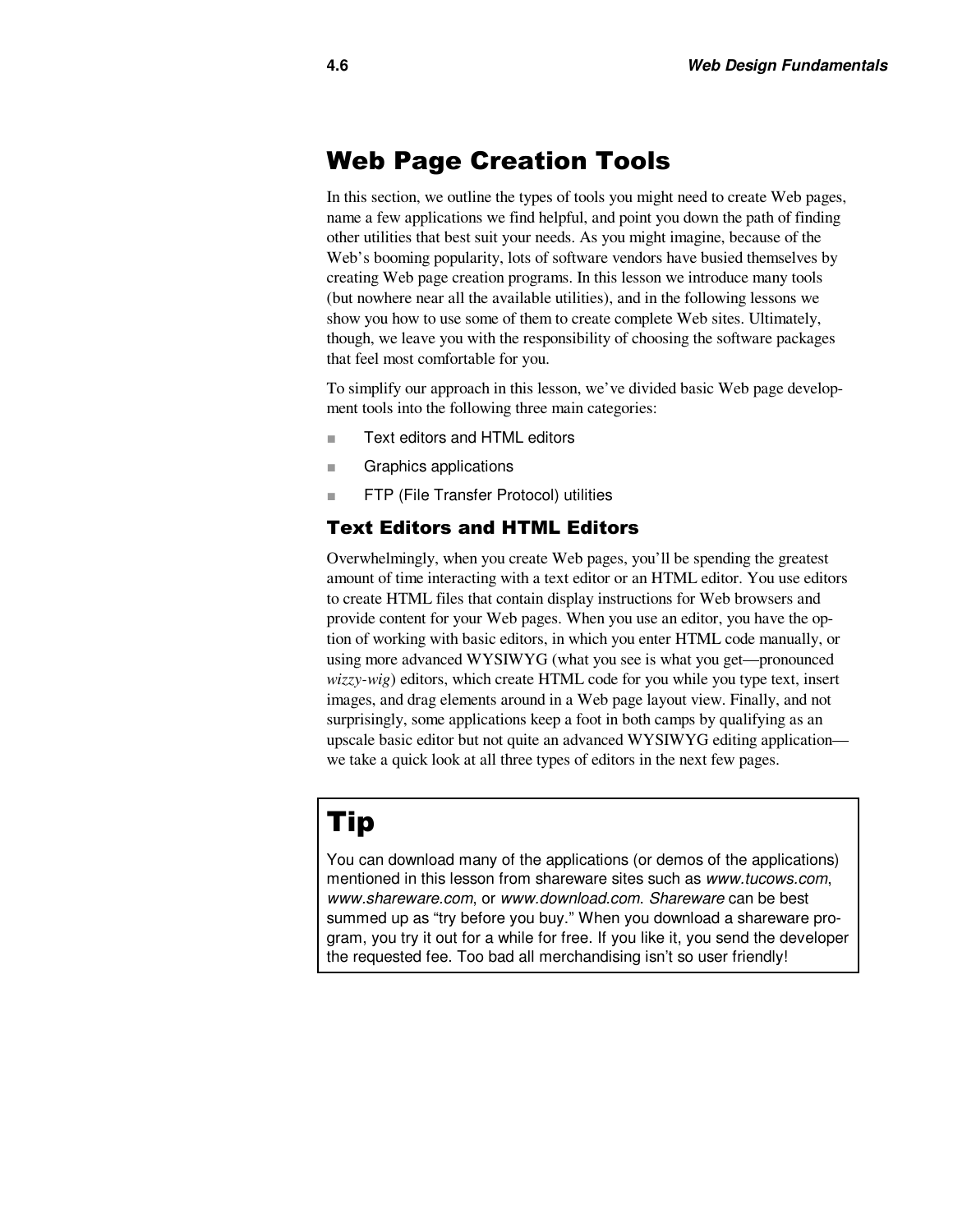### **Basic Text and HTML Editors**

When you use a basic text editor, you type in all the HTML commands and your Web page's text into a blank document. The most basic of the basic text editors is the Notepad application that comes with the Microsoft Windows operating system. Figure 4-1 shows Notepad containing some HTML text.

|                                      | artcamp.html - Notepad                                                                                                                                                                                                                                                                                                                                                                                                                                                                                                                                                                                                                                                                                                                                                                                                                                                                            |                                                                                                                                                                                                                                                                                                                                                                                                                                                                                                                                                                                                                                                                                                                                                                                                                                                                |  |  |
|--------------------------------------|---------------------------------------------------------------------------------------------------------------------------------------------------------------------------------------------------------------------------------------------------------------------------------------------------------------------------------------------------------------------------------------------------------------------------------------------------------------------------------------------------------------------------------------------------------------------------------------------------------------------------------------------------------------------------------------------------------------------------------------------------------------------------------------------------------------------------------------------------------------------------------------------------|----------------------------------------------------------------------------------------------------------------------------------------------------------------------------------------------------------------------------------------------------------------------------------------------------------------------------------------------------------------------------------------------------------------------------------------------------------------------------------------------------------------------------------------------------------------------------------------------------------------------------------------------------------------------------------------------------------------------------------------------------------------------------------------------------------------------------------------------------------------|--|--|
|                                      | File Edit Format View Help                                                                                                                                                                                                                                                                                                                                                                                                                                                                                                                                                                                                                                                                                                                                                                                                                                                                        |                                                                                                                                                                                                                                                                                                                                                                                                                                                                                                                                                                                                                                                                                                                                                                                                                                                                |  |  |
|                                      | HTML PUBLIC "-//W3C//DTD HTML 4.01 Transitional//EN"<br "http://www.w3.org/TR/1999/REC-html401-19991224/loose.dtd">                                                                                                                                                                                                                                                                                                                                                                                                                                                                                                                                                                                                                                                                                                                                                                               |                                                                                                                                                                                                                                                                                                                                                                                                                                                                                                                                                                                                                                                                                                                                                                                                                                                                |  |  |
| <html><br/><head><br/></head></html> | <title>Art Camps for Kids : Committed to encouraging and nurturing creativity</title><br>page created by Mary Millhollon and Jeff Castrina<br><body bqcolor="#ffffff"></body>                                                                                                                                                                                                                                                                                                                                                                                                                                                                                                                                                                                                                                                                                                                     |                                                                                                                                                                                                                                                                                                                                                                                                                                                                                                                                                                                                                                                                                                                                                                                                                                                                |  |  |
|                                      | <table border="0" cellpadding="0" cellspacing="0" width="600"></table>                                                                                                                                                                                                                                                                                                                                                                                                                                                                                                                                                                                                                                                                                                                                                                                                                            |                                                                                                                                                                                                                                                                                                                                                                                                                                                                                                                                                                                                                                                                                                                                                                                                                                                                |  |  |
| <tr></tr>                            |                                                                                                                                                                                                                                                                                                                                                                                                                                                                                                                                                                                                                                                                                                                                                                                                                                                                                                   |                                                                                                                                                                                                                                                                                                                                                                                                                                                                                                                                                                                                                                                                                                                                                                                                                                                                |  |  |
|                                      |                                                                                                                                                                                                                                                                                                                                                                                                                                                                                                                                                                                                                                                                                                                                                                                                                                                                                                   |                                                                                                                                                                                                                                                                                                                                                                                                                                                                                                                                                                                                                                                                                                                                                                                                                                                                |  |  |
| $\langle$ tr>                        | <td colspan="2" valign="top"><img alt="Art Camps for Kids : Committed *&lt;/td&gt;&lt;td&gt;&lt;/td&gt;&lt;/tr&gt;&lt;tr&gt;&lt;td&gt;&lt;tr&gt;&lt;/td&gt;&lt;td&gt;&lt;td valign=" src="titlebar.gif" top"=""/><br/><imq alt="spacer image" border="0" height="6" src="spacer_top.qif" width="270"><b<br><img alt="spacer image" border="0" height="34" src="spacer_home.gif" width="106"/><br/><img alt="spacer image" bord<br="" border="&lt;br&gt;&lt;img src=" height="36" image"="" spacer_registration.gif"="" src="spacer_location.gif" width="47"/><imq alt="spacer image" border="&lt;br&gt;&lt;a href=" height="35" src="spacer_programs.gif" subpage.html"="" width="26"><imq alt="contact Us" he<br="" src="b_contactus.gif" width="154"><imq <="" alt="spacer image" border="0" height="69" src="spacer_bottom.qif" td="" width="47"><td></td></imq></imq></imq></b<br></imq></td> | <img alt="Art Camps for Kids : Committed *&lt;/td&gt;&lt;td&gt;&lt;/td&gt;&lt;/tr&gt;&lt;tr&gt;&lt;td&gt;&lt;tr&gt;&lt;/td&gt;&lt;td&gt;&lt;td valign=" src="titlebar.gif" top"=""/><br><imq alt="spacer image" border="0" height="6" src="spacer_top.qif" width="270"><b<br><img alt="spacer image" border="0" height="34" src="spacer_home.gif" width="106"/><br/><img alt="spacer image" bord<br="" border="&lt;br&gt;&lt;img src=" height="36" image"="" spacer_registration.gif"="" src="spacer_location.gif" width="47"/><imq alt="spacer image" border="&lt;br&gt;&lt;a href=" height="35" src="spacer_programs.gif" subpage.html"="" width="26"><imq alt="contact Us" he<br="" src="b_contactus.gif" width="154"><imq <="" alt="spacer image" border="0" height="69" src="spacer_bottom.qif" td="" width="47"><td></td></imq></imq></imq></b<br></imq> |  |  |
|                                      | <font face="comic sans ms, comic sans, sans-serif"></font>                                                                                                                                                                                                                                                                                                                                                                                                                                                                                                                                                                                                                                                                                                                                                                                                                                        |                                                                                                                                                                                                                                                                                                                                                                                                                                                                                                                                                                                                                                                                                                                                                                                                                                                                |  |  |
|                                      | <dir><br/>Current programs:<br/>≺u1&gt;<br/><li><a href="subpage.html">Cartooning</a></li></dir>                                                                                                                                                                                                                                                                                                                                                                                                                                                                                                                                                                                                                                                                                                                                                                                                  |                                                                                                                                                                                                                                                                                                                                                                                                                                                                                                                                                                                                                                                                                                                                                                                                                                                                |  |  |
|                                      | <li><a href="subpaqe.html">Drawinq</a></li><br><li><a href="subpage.html">Fabrics </a></li><br><li><a href="subpaqe.html">Multimedia</a></li><br><li><a href="subpage.html">Painting</a></li><br><li><a href="subpage.html">Photography</a></li><br><li><a href="subpage.html">Pottery</a></li><br><li><a href="subpage.html">Sculpture</a></li><br>$\langle$ /ul>                                                                                                                                                                                                                                                                                                                                                                                                                                                                                                                                |                                                                                                                                                                                                                                                                                                                                                                                                                                                                                                                                                                                                                                                                                                                                                                                                                                                                |  |  |
| $\left\langle \right\rangle$         |                                                                                                                                                                                                                                                                                                                                                                                                                                                                                                                                                                                                                                                                                                                                                                                                                                                                                                   |                                                                                                                                                                                                                                                                                                                                                                                                                                                                                                                                                                                                                                                                                                                                                                                                                                                                |  |  |
|                                      | $\rightarrow$<br><b>TILL</b>                                                                                                                                                                                                                                                                                                                                                                                                                                                                                                                                                                                                                                                                                                                                                                                                                                                                      |                                                                                                                                                                                                                                                                                                                                                                                                                                                                                                                                                                                                                                                                                                                                                                                                                                                                |  |  |

### **Figure 4-1.**

*Many Web designers turn to Notepad when hand-coding HTML documents.* 

You might wonder why Web designers would opt to manually code their Web pages. The answer varies, but, for the most part, Web designers hand-code their Web pages for some of the following reasons:

- **Control** Hand-coding enables you to use the codes you want instead of the codes a WYSIWYG editor inserts. For example, you might want to use two blank line breaks, but a WYSIWYG editor might insert a paragraph marker. Furthermore, some WYSIWIG editors create "messy" code; hand-coding can keep code orderly and easy-to-read, with code alignment set to the designer's preferences.
- **Quick fixes** Knowing how to manually create and modify HTML code enables Web designers to make quick changes to a Web page, regardless of how the Web page was initially created. For instance, if you want to update your site's copyright date, you can update and save the change in a text editor in less time than it would take to simply open the page in a WYSIWYG editor.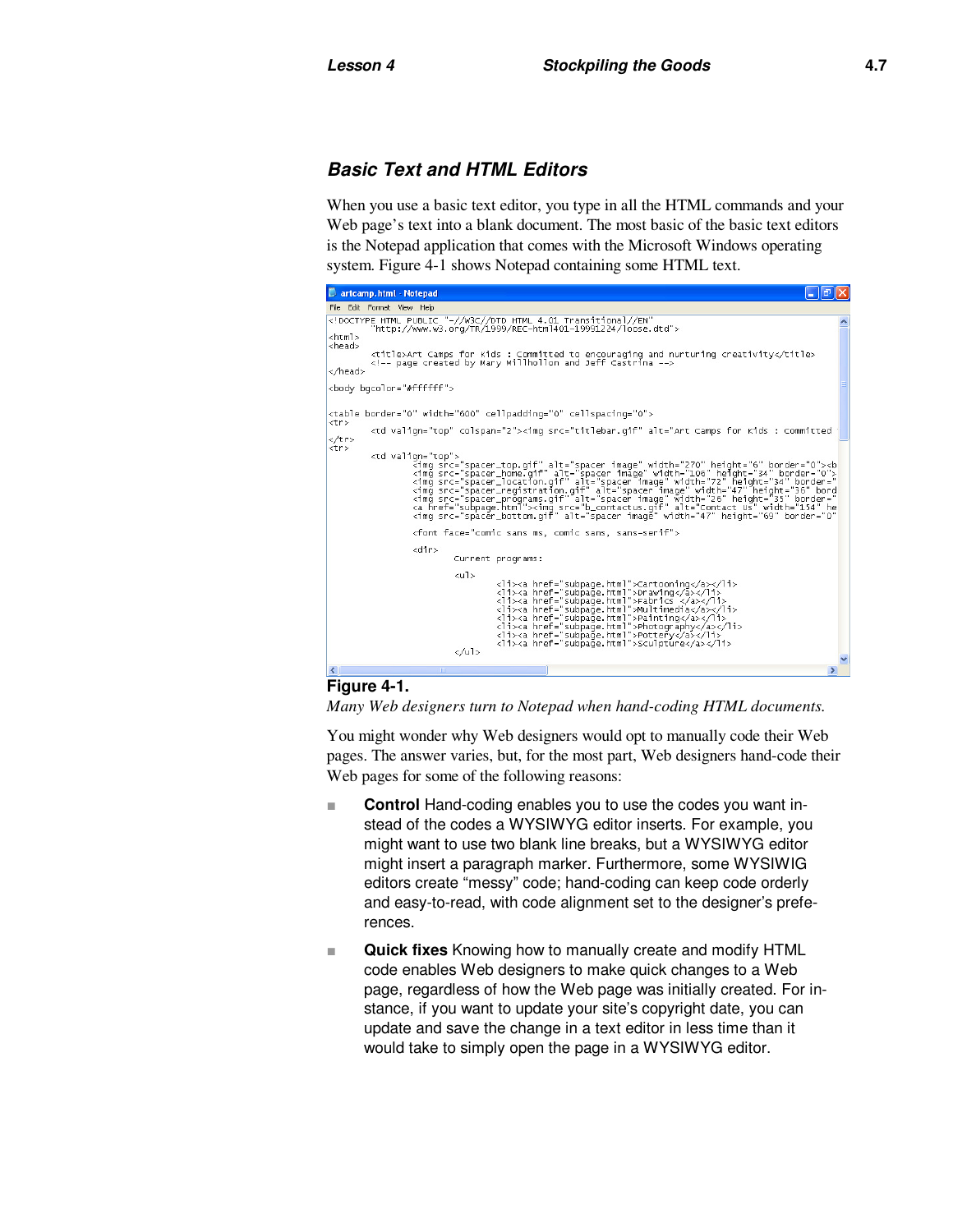- **Code cleanup** Many advanced HTML editors (as discussed later in this lesson) add extra code to documents. If you know how to create and edit standard HTML code, you can clean out extra code and reduce the size of your HTML files. And remember—on the Web, size matters, and the smaller the better. Furthermore, because HTML editors are only designed by humans, at times HTML editors might miscode your page. In those instances, you can save yourself lots of time and aggravation by changing the HTML directly instead of hunting down the proper dialog box setting in the HTML editor.
- **Fine-tuning** Another habit of advanced HTML editors is that they sometimes use HTML tags that not all browsers support. You can use text editors to modify HTML code so that it conforms to the capabilities of most browsers.

Of course, learning HTML is a prerequisite to creating your pages in a text editor. In Lesson 6, we walk you through the process of using HTML to create a Web page to give you an idea of HTML's form. (Don't worry—you can do it.) That lesson is just an introduction, however. You'll need to access additional resources if you really want to get serious about HTML. If you're interested in learning HTML or having an HTML reference nearby, you'll find that a generous collection of HTML books line the shelves at your local bookstore. You can also find pages and pages of helpful information online. (We've also listed some HTML references at the end of Lesson 6.)

Text editors can range from barely offering you a hand to coming fully equipped with customized HTML-specific features. To help illustrate the range, we've provided short descriptions of some of the most popular text editors in use today:

- **BBEdit** (*www.barebones.com/products/bbedit.html*) This HTML editor from Bare Bones Software is popular among Macintosh Web developers. BBEdit enables you to edit, search, transform, and manipulate text. Like the other HTML editors, BBEdit provides an array of general-purpose features as well as many features specifically developed to meet the needs of HTML authors.
- **HomeSite** (*www.macromedia.com/software/homesite*) Macromedia HomeSite is a popular code-only HTML design tool used by many professional Web developers. This text editor includes HTML-specific features to help you create effective, clean HTML pages. For example, it includes an HTML Tag Inspector, splitwindow editing, an image map utility, and more. You can download a 30-day trial version to test the product.
- **Notepad** Notepad comes with the Microsoft Windows operating system and is about as bare bones as it comes when talking about text editors. Beware, though: if you're working on a very long document, you won't be able to use Notepad. For longer documents, you'll have to use WordPad (described later in this list) instead.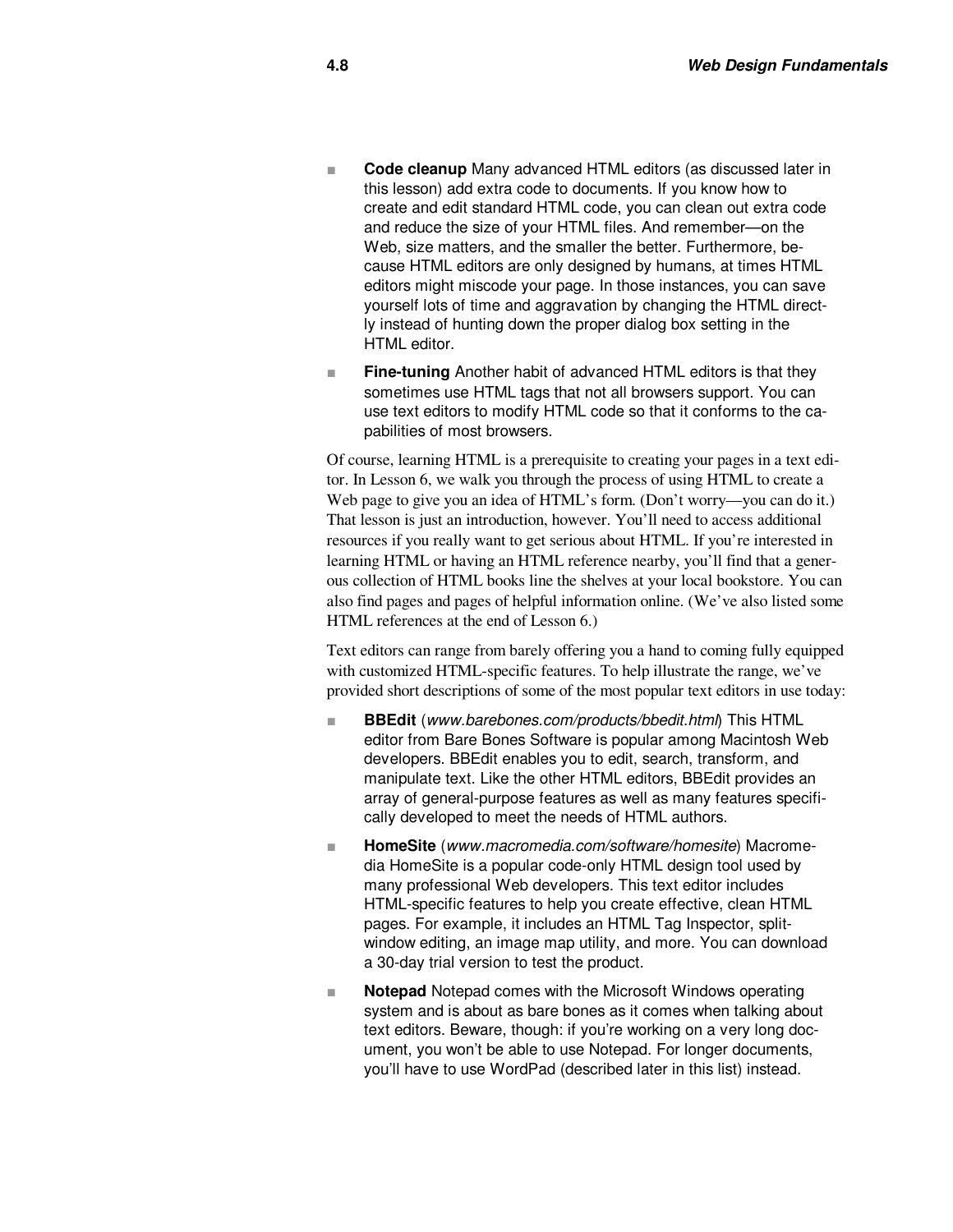- **NoteTab** (*www.notetab.com*) The NoteTab text editor, by Fookes Software, is Notepad on steroids. This program includes a number of features that can simplify your job of hand-coding Web pages. For instance, you can display HTML utilities along the left side of the window pane in the Clip Bar. Then, you can insert HTML code by double-clicking menu items, including clicking the New Web Page menu item to insert the basic code structure for an entire HTML document. One drawback, which is typical of many text editors, is that the free trial program only supports one level of Undo; if you want to undo a number of actions, you'll have restore the information manually.
- **TextPad** (*www.textpad.com*) TextPad, created by Helios Software Solutions, serves as yet another beefed up version of Notepad. In TextPad, you can view an HTML tag menu while you work as well as keep tabs on the documents you're currently working on. Text-Pad supports multiple Undo actions, which can come in handy when you're playing with HTML.
- **UltraEdit** (*www.ultraedit.com*) IDM Computer Solutions provides UltraEdit to serve as a text-editing package that you can use on a trial basis for 45 days. After you download and install the application, click About UltraEdit on the Help menu and then close the Help window to activate the program. Although this application is designed for somewhat advanced users (such as programmers), it includes features that you might find handy. For instance, you can easily preview your pages in your browser and use the accompanying dictionary to spell check your documents.
- **WordPad** WordPad is a step up from Notepad. If you're running Windows, you can open WordPad by clicking Start, pointing to Programs and then Accessories, and then clicking WordPad. WordPad offers more word-processing features than Notepad, and it supports longer documents. Figure 4-2 shows an HTML document in WordPad.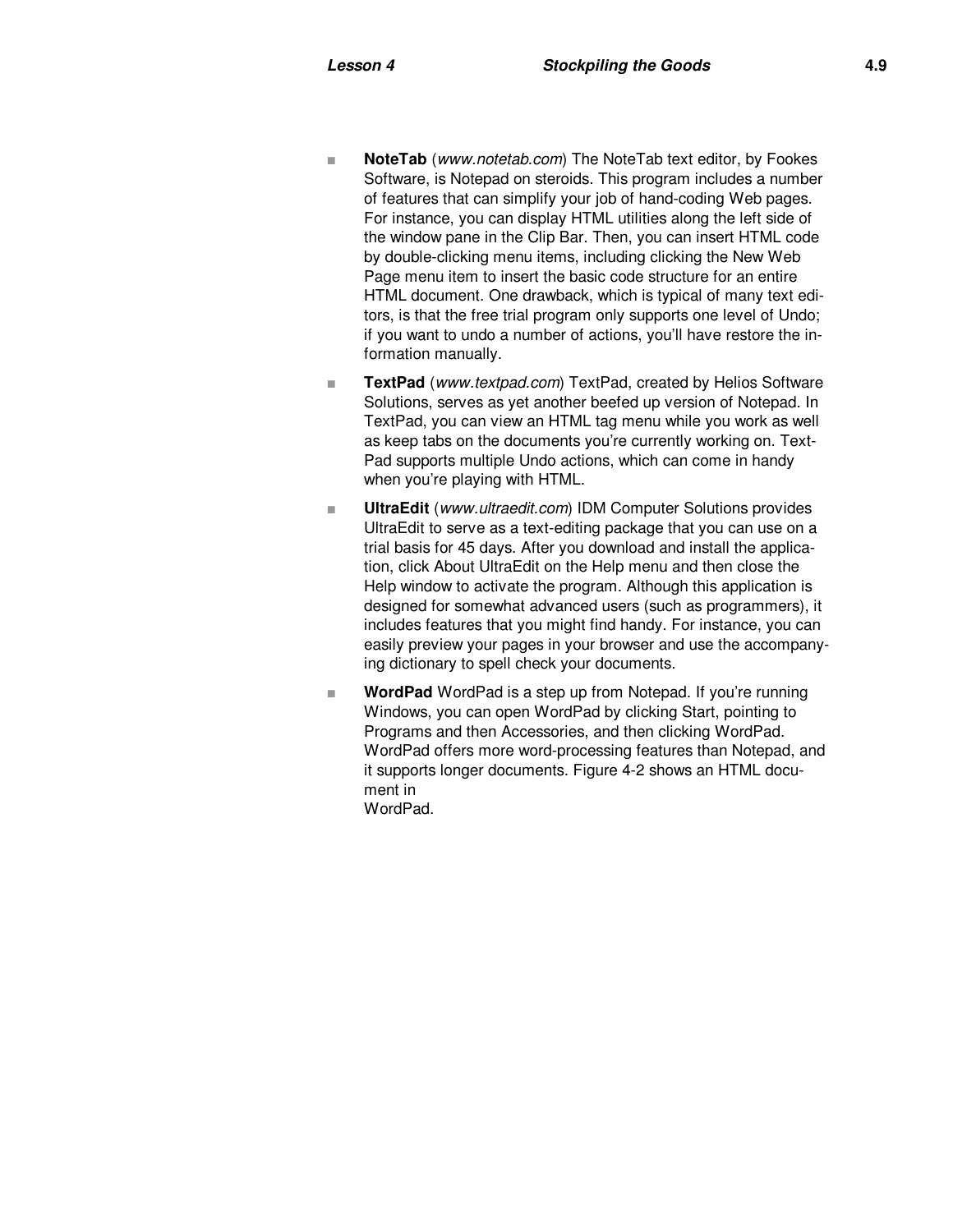

### **Figure 4-2.**

*WordPad serves as a good text editor when the document you're working on is too long for Notepad to handle.* 

# Try This!

Display any Web page of your choice in your browser, and then click Source (or View Source) on your browser's View menu. A Notepad document opens that displays a text version of the Web page's HTML code.

### **Midrange Text and HTML Editors**

The next level of HTML editors starts to enter the realm of WYSIWYG. We could call midrange text editors WYSIWYG-lite applications because the applications offer text editor features along with a limited amount of advanced HTML editor capabilities. Because most applications are either text editors or fullfledged HTML editors, we recommend just one main application in this category—Microsoft Word version 2002.

Word 2002 enables you to use a familiar word processing interface to create HTML documents through the Save As command. When you save a Word document as a Web page, Word automatically creates the HTML source code for the document. Figure 4-3 shows an HTML document in Page Layout view as well as in the HTML Source view.

Similar to Word version 2002, other Office XP (version 2002) programs—such as Microsoft Excel and Microsoft Power-Point—also let you save your documents as Web pages.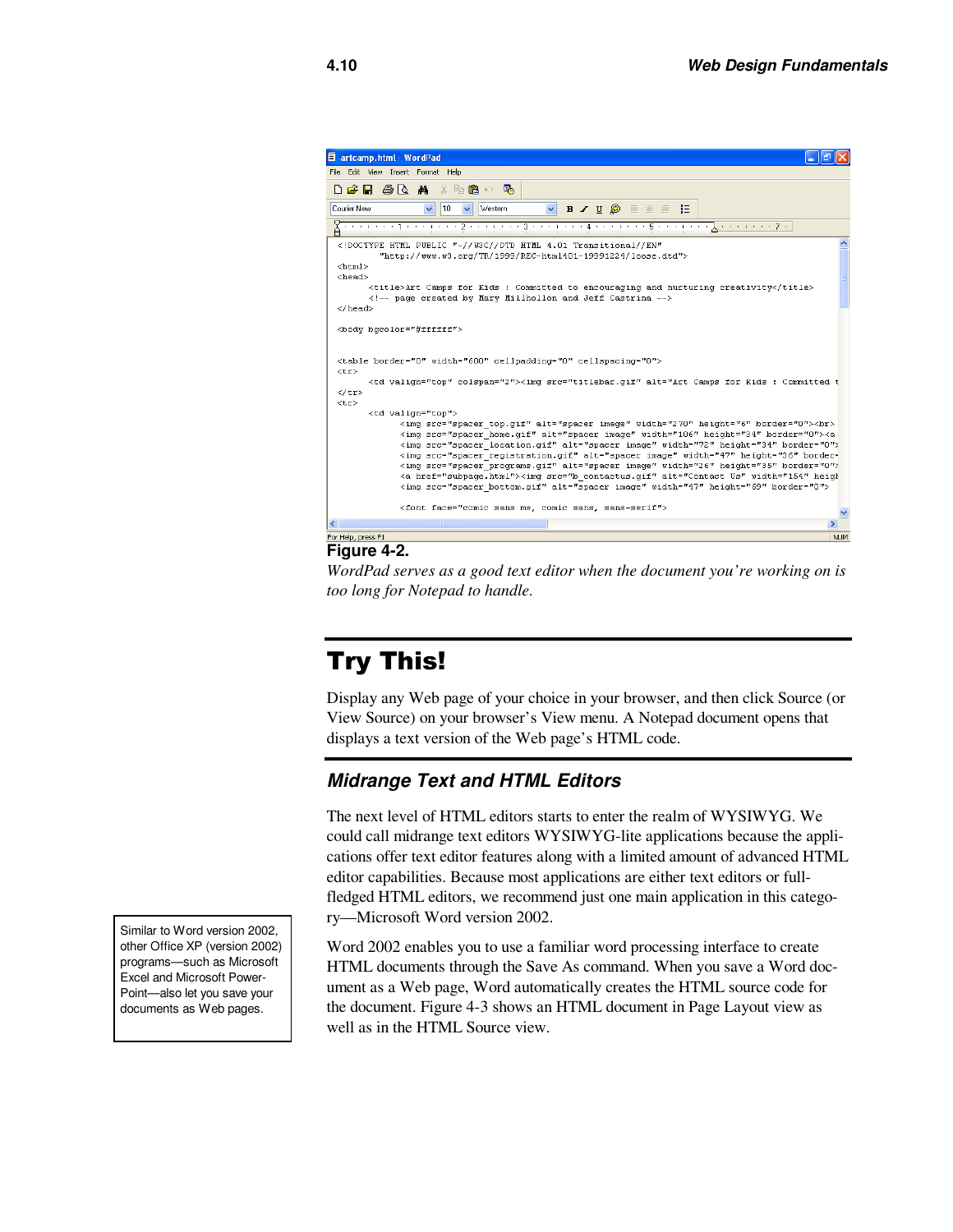

#### **Figure 4-3.**



### **Advanced HTML Editors**

The third group of HTML editors includes the advanced applications that enable you to create and edit Web pages by using graphical interfaces. In most advanced editors, you can view and edit the HTML source code directly as well as work in the WYSIWYG interface. Furthermore, most advanced editors provide a preview feature, which enables you to view how a Web page will display online before you view the page in your browser. Web-specific features are frequently incorporated into advanced HTML editors as well. (We know that last bit sounds a little vague, but when we create a Web page in FrontPage in Lesson 7, we introduce you to a few high-end Web-specific tools so you'll know what we mean.) Popular advanced HTML editors are well documented online, so instead of wasting page space here summarizing online statistics, we've provided pertinent URLs for the Web sites that offer the applications appearing in our short list. Although other editors are readily available, these six are some of the most popular programs. (Check each product's Web site address to assist you in comparing features and prices.)

- **Adobe GoLive** (*www.adobe.com/products/golive/main.html*)
- **CoffeeCup HTML Editor** (*coffeecup.com/editor*)
- **HotDog Professional** (*www.sausage.com/professional/overview.html*)
- **HoTMetaL Pro** (*www.hotmetalpro.com*)
- **Macromedia Dreamweaver** (*www.macromedia.com/software/dreamweaver*)
- **Microsoft FrontPage 2002** (*www.microsoft.com/frontpage*); also comes with the Microsoft Office 2000 XP Developer suite
- **NetObjects Fusion MX** (*www.netobjects.com/products/html/nfmx.html*)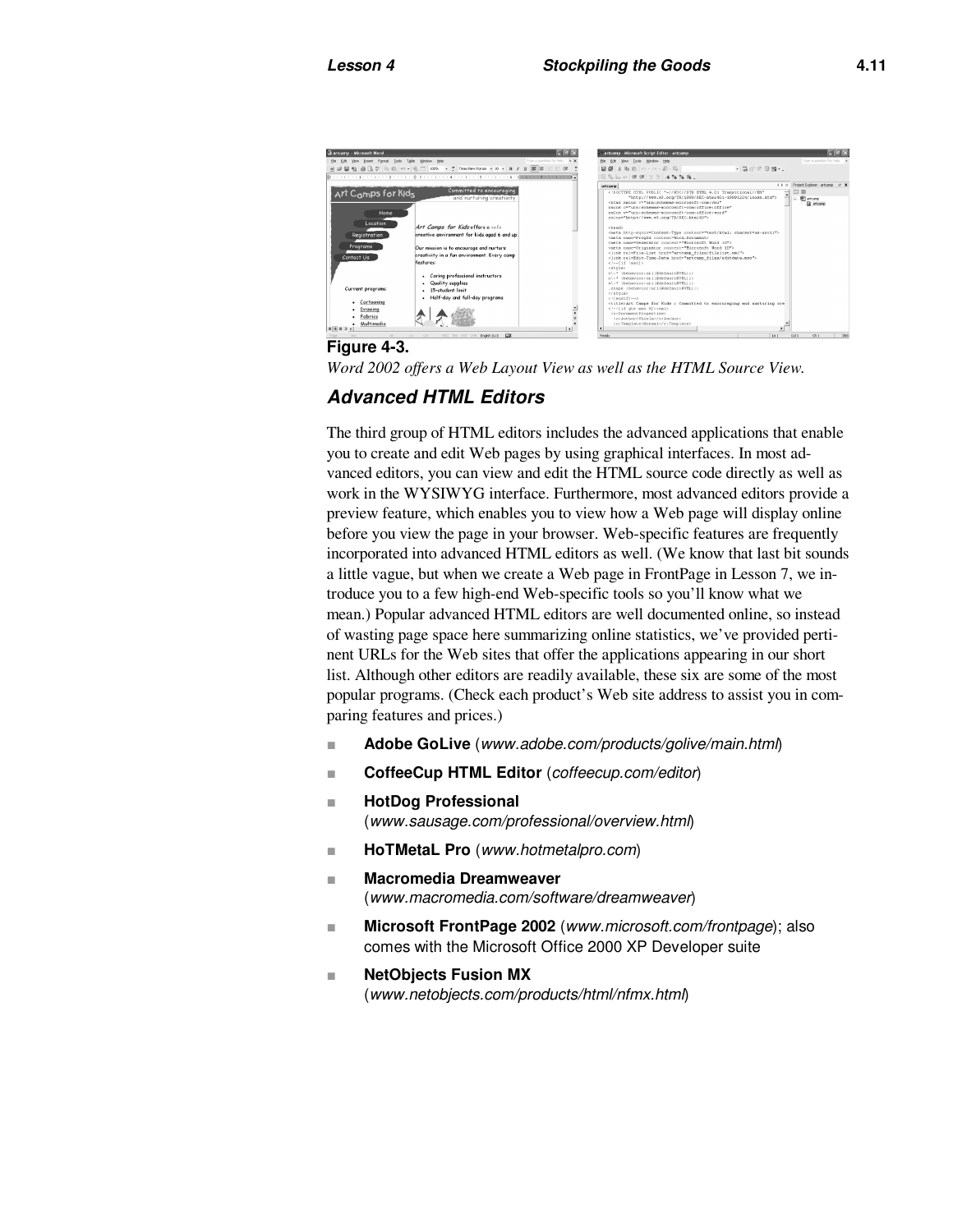# **Note**

In addition to HotDog Professional, Sausage Software offers a WYSIWYG HTML editor for beginners, called HotDog PageWiz, and an HTML editor for kids ages six and up, called HotDog Junior. Surf around the Sausage Software home page to find other useful Web page creation utilities. After all, if you ask us, any company named *Sausage Software* that offers HTML editors named *HotDog* deserves a little extra attention.

Among the preceding applications, Dreamweaver is probably the most popular (yet most challenging to learn) Web editor among design professionals for a number of reasons, including the fact that it maintains hand-written code, enables users to preview pages in various browsers, and automatically checks for browser conflicts. On the other hand, FrontPage (shown in Figure 4-4) is the easiest advanced HTML editor for beginners to learn and provides nice clean HTML code. Furthermore, FrontPage is popular with the business community. As we mentioned, you'll get a feel for creating Web pages in FrontPage in Lesson 7.

# **Note**

Keep in mind that your Web page creation environment doesn't have to be an either/or kind of setup. At times, we find it's quicker to use an advanced WYSIWYG application (especially when resizing tables), but at other times a quick edit in Notepad serves us best.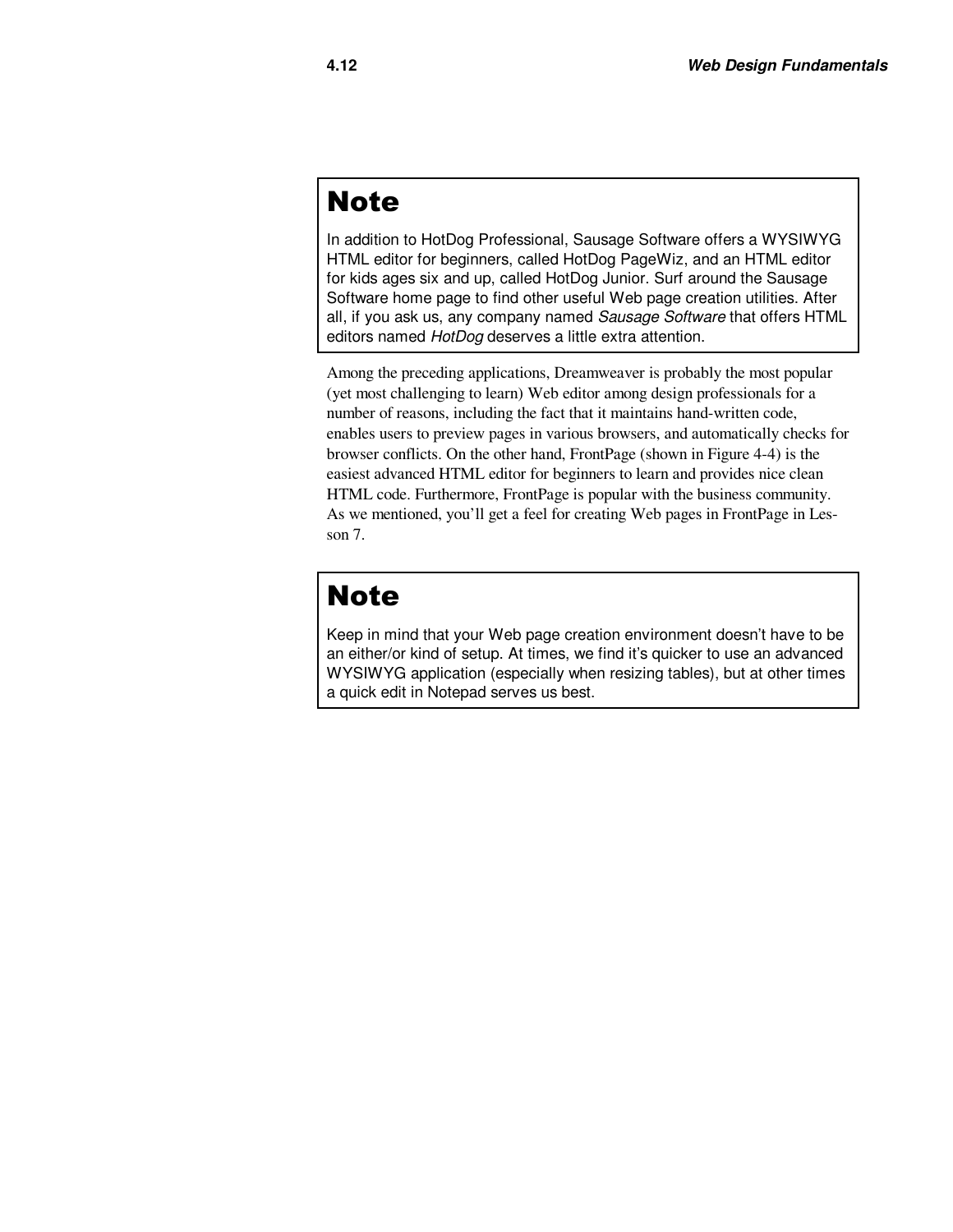

### **Figure 4-4.**

*Microsoft FrontPage is a popular high-end Web development program that's fairly easy to learn.* 

### Graphics Applications

When it comes to Web page development, graphics applications come in a strong second behind the all-important text or HTML editor. After all, most pages use graphics, and you'll want to either create or tweak the graphics you use on your Web pages. Therefore, you'll need to have a graphics package installed on your system. Our personal favorites (or at least the programs we seem to use most frequently) are Jasc Paint Shop Pro and Adobe Photoshop—both appear in the graphics application list that you're about to run into after the next paragraph.

Regardless of your graphics package, the five main skills you'll need to acquire when using a graphics program are cropping, cutting, resizing, recoloring, and saving as a different file format. So check your application's help files to brush up on your technique. Now, here are five popular graphics programs along with their Web addresses (we recommend that you visit the listed Web sites for product details and pricing):

- **Fireworks** (*www.macromedia.com/software/fireworks*) This application is easy to use and especially convenient when you need to create buttons and other basic Web site graphics. Macromedia developed Fireworks specifically for creating Web graphics.
- **LView Pro** (*www.lview.com/index1024.htm*) LView Pro is a popular shareware graphics program. It includes typical graphic features as well as Web page utilities, such as a tool to create online photo gallery pages.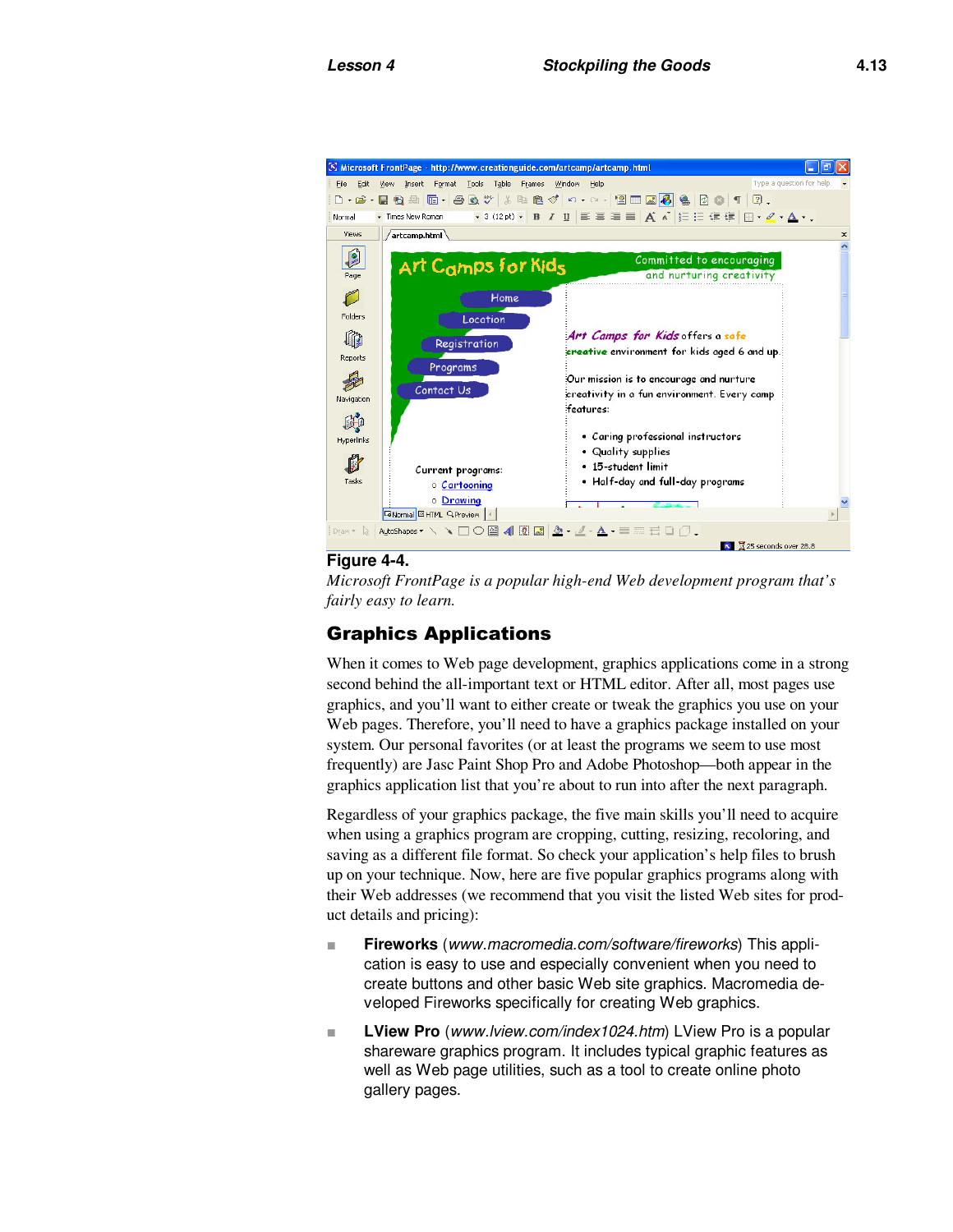- **Paint** Microsoft Paint is a graphics program that comes with Windows. Paint is a scaled-down graphics package compared to other graphics programs, but it serves as a handy graphics tool when you're in a pinch or want to quickly make minor adjustments.
- **Paint Shop Pro** (*www.jasc.com/products/psp*) Paint Shop Pro is an affordable, all-purpose graphics program used by many designers. Visit the Jasc Web site to download a free trial demo.
- **Photoshop** (*www.adobe.com/products/photoshop*) Photoshop is probably the leading image-editing program. It can be a little tricky to use when you're first learning it, but once you get the commands mastered, you'll be highly satisfied with the application's flexibility. We frequently mock up sites using Photoshop before we create actual Web pages in an HTML editor. The overriding drawback of Photoshop is that it's fairly pricey for casual designers.

In addition to the preceding graphics applications, you can also use illustration programs to create *vector-based graphics*. In a vector-based graphic, you can move, resize, and otherwise manipulate an image's elements (such as moving an entire shape around within an image). Vector-based illustration programs that frequently come in handy when creating Web pages include Adobe Illustrator (*www.adobe.com/products/illustrator*), Macromedia Freehand (*www.macromedia.com/software/freehand*), and CorelDraw (*www.corel.com*).

# Try This!

If you want to include an animated GIF on your Web page but you aren't itching to build one from scratch, you'll be glad to hear that the Office XP media CD-ROM contains a number of small animations you can use on Web pages. To insert an animated GIF:

- **1** Open Word (or other Office application), display the Insert menu, choose Picture, and click Clip Art.
- **2** In the Insert Clip Art pane, search for a clip art item, and doubleclick an item that displays with a gold star.
- **3** To see the animation in action, open the File menu and click Web Page Preview.

As we've suggested before, insert animated components in moderation. Animation can quickly become overly distracting, which will detract from your page rather than add to its appeal.

**Lingo:** *Vector-based graphics* are images made with lines and shapes instead of shaded computer pixels.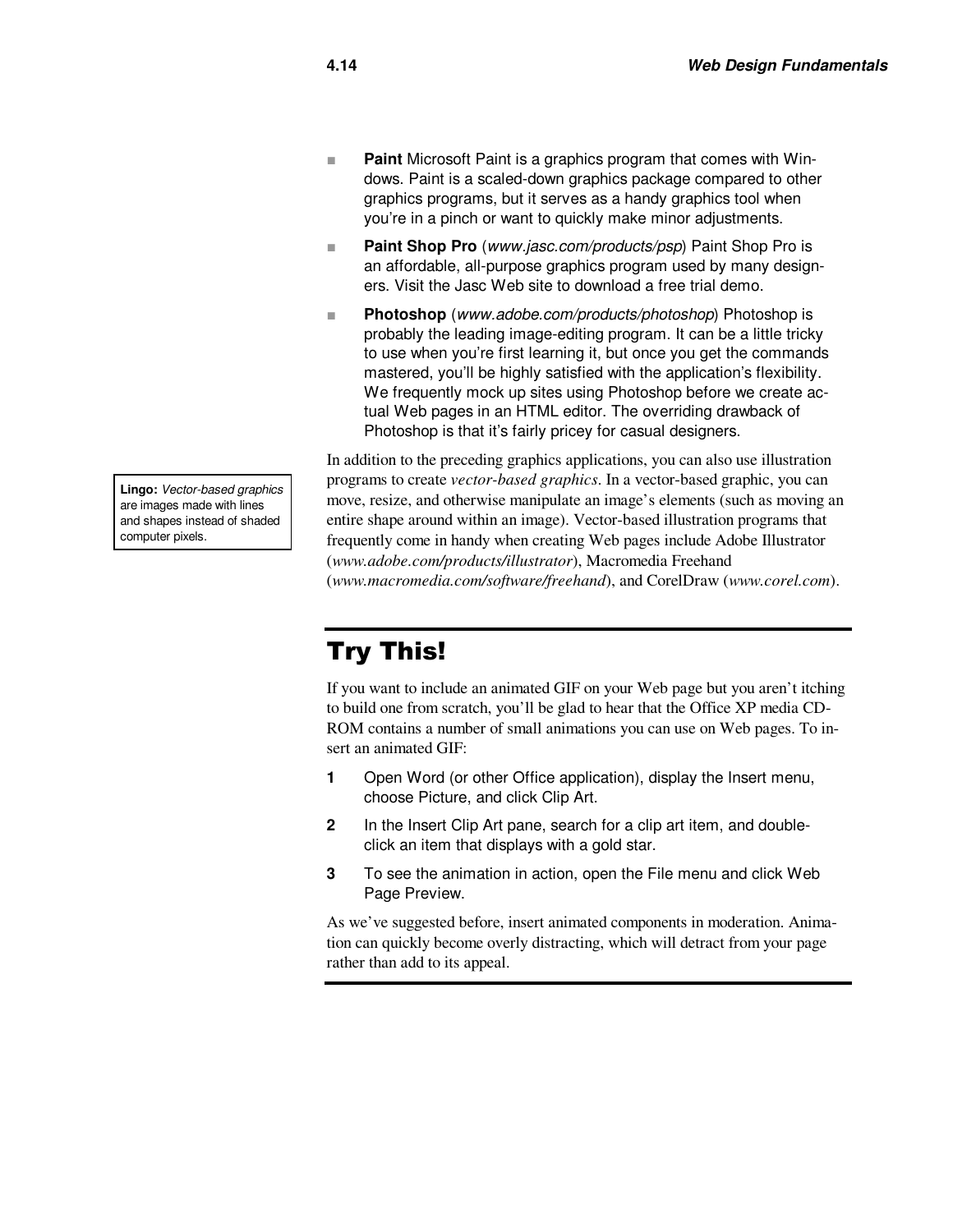# GIF Animators, Image Map Applications, Banner Programs, and More

Web pages incorporate all kinds of specialty knickknacks—including elements created with "mod" sounding technologies such as Active Server Pages, Java, Flash, and so forth. In addition, you can create audio and video files for use on the Web. Although we're just as fascinated with these topics as with basic Web page design techniques, creating those elements is beyond the scope of these lessons. Our goal is to get you up and running on the Web. Therefore, we'll save the "fancy" stuff for another course. If you're itching to acquire some extracredit Web page creation skills, we suggest you start by creating animated GIFs, image maps, and banners. Following are some sites you might find useful:

- **Animated GIFs** (*www.mindworkshop.com/alchemy/gifcon.html*) The GIF Construction Set Professional uses wizards to walk you through the entire process of creating an animated GIF and consistently earns top ratings from reviewers.
- **Banners** (*www.animation.com*) The Animation.com site enables you to instantly create advertising banners.
- **Image maps** (*www.globalscape.com/products/cutemap*) GlobalS-CAPE CuteMAP is a shareware application that simplifies creating image maps. You can download a free trial version.

Keep in mind that you can find quite a few animated GIF builders, banner creation utilities, and image map creators online. Furthermore, some of the graphics programs we mentioned earlier in this lesson (such as Fireworks and Paint Shop Pro) have built-in animated GIF and image map features. The preceding three applications are mentioned merely as samples to help get your search rolling.

### FTP Utilities

Last but not least, you might need one of those mysterious FTP utilities. Actually, FTP utilities aren't at all mysterious, but whenever we mention "FTP" to people who've never heard of it before, the color seems to drain from their faces. Basically, FTP utilities are programs that allow you to copy entire files from your computer to another computer across the Internet. For example, whenever we complete a lesson, we FTP the lesson's graphics to Microsoft Press in Redmond, Washington, even though we're in (overly) sunny Arizona and (overly) rainy Oregon.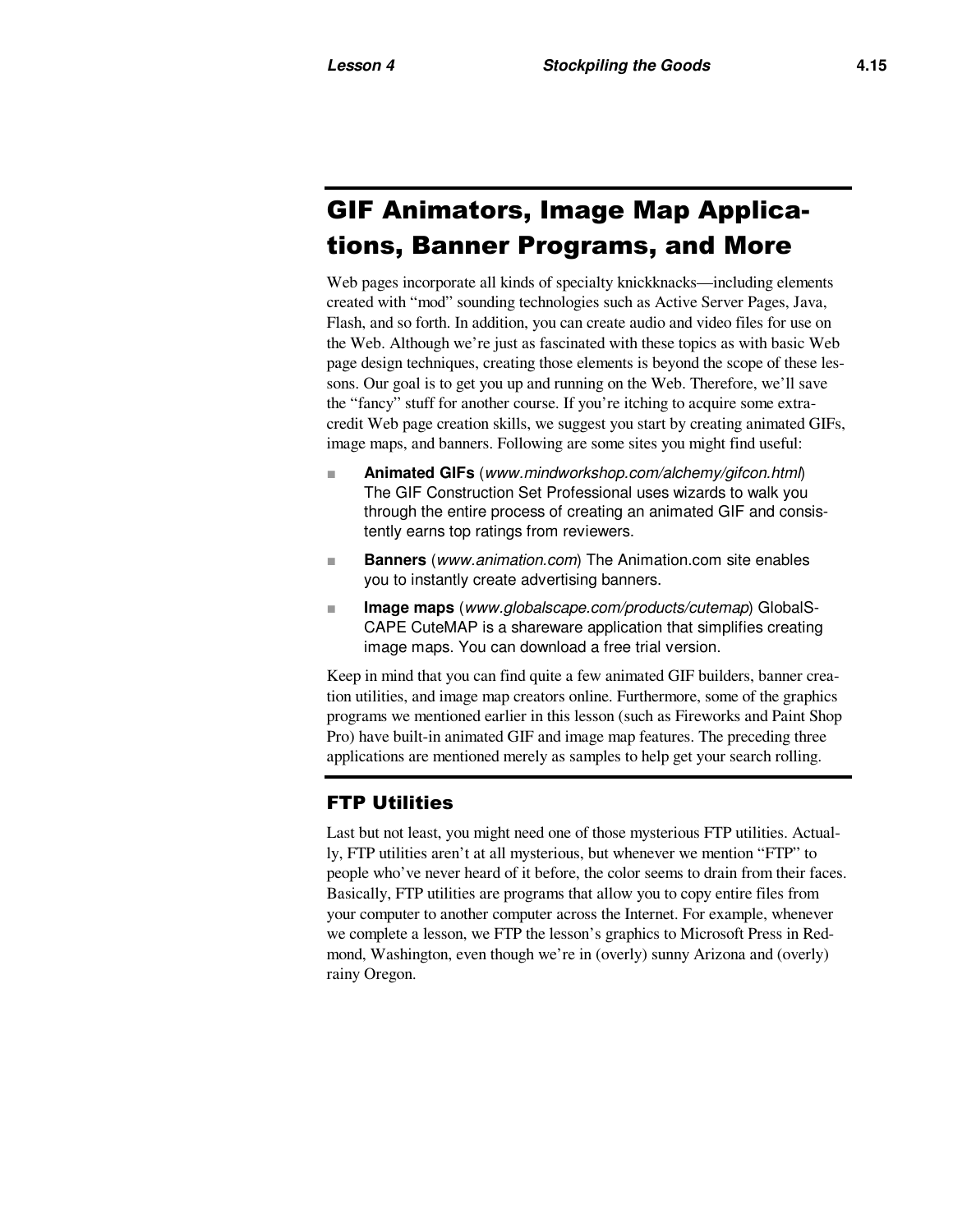# Tip

You might not need to use an FTP program if you're creating an online group or community Web page. Furthermore, if you're using Microsoft's Web Publishing Wizard, Network Places, or an advanced HTML editor's publishing utility to upload pages, you won't need to use an FTP program up front. Eventually, though, you might want to use an FTP utility to delete, copy, and otherwise manage online files. In Lesson 8, we fill you in on the details of online file management, where being comfortable with an FTP application can come in handy.

You can find numerous FTP programs online, many of which are shareware programs. Popular FTP programs include the following:

- **BulletProof FTP** (*www.bpftp.com*) BulletProof provides an intuitive drag-and-drop interface, similar to other top FTP programs.
- **CoffeeCup Direct FTP** (*www.coffeecup.com/software*) This program serves as an FTP application that also lets you edit HTML pages online. On the site's Download page, you'll find that Coffee-Cup Software also provides image map, button creation, and animated GIF applications, among other products.
- **CuteFTP** (*www.globalscape.com/products/cuteftp*) This easy-touse and popular FTP application has been around for a while, and it's our personal favorite for the PC. Using CuteFTP, you can dragand-drop files to transfer files from your machine to a remote machine and vice versa. Among other applications, GlobalSCAPE also offers an HTML editor (CuteHTML) and an image map application (CuteMAP).
- **Fetch** (*www.fetchsoftworks.com*) Recently, Fetch was updated to version 4.0.2 (before that, it hadn't been updated since 1997!). Fetch is designed to make accessing FTP sites as simple as possible. It's available free of charge to educational institutions and nonprofit organizations; others should pay the shareware fee.

Now that you know vaguely what FTP programs do and that you can download them from the Web, don't worry too much about them. At this point, knowing that they exist is enough—if you're really gung ho, you can download an FTP application so that you're ready to upload pages after you create them, but you don't need to do that now. We'll help you out with FTP programs and file management later in Lesson 8. But before we do that, we want to tackle the fun stuff in the rest of the lessons.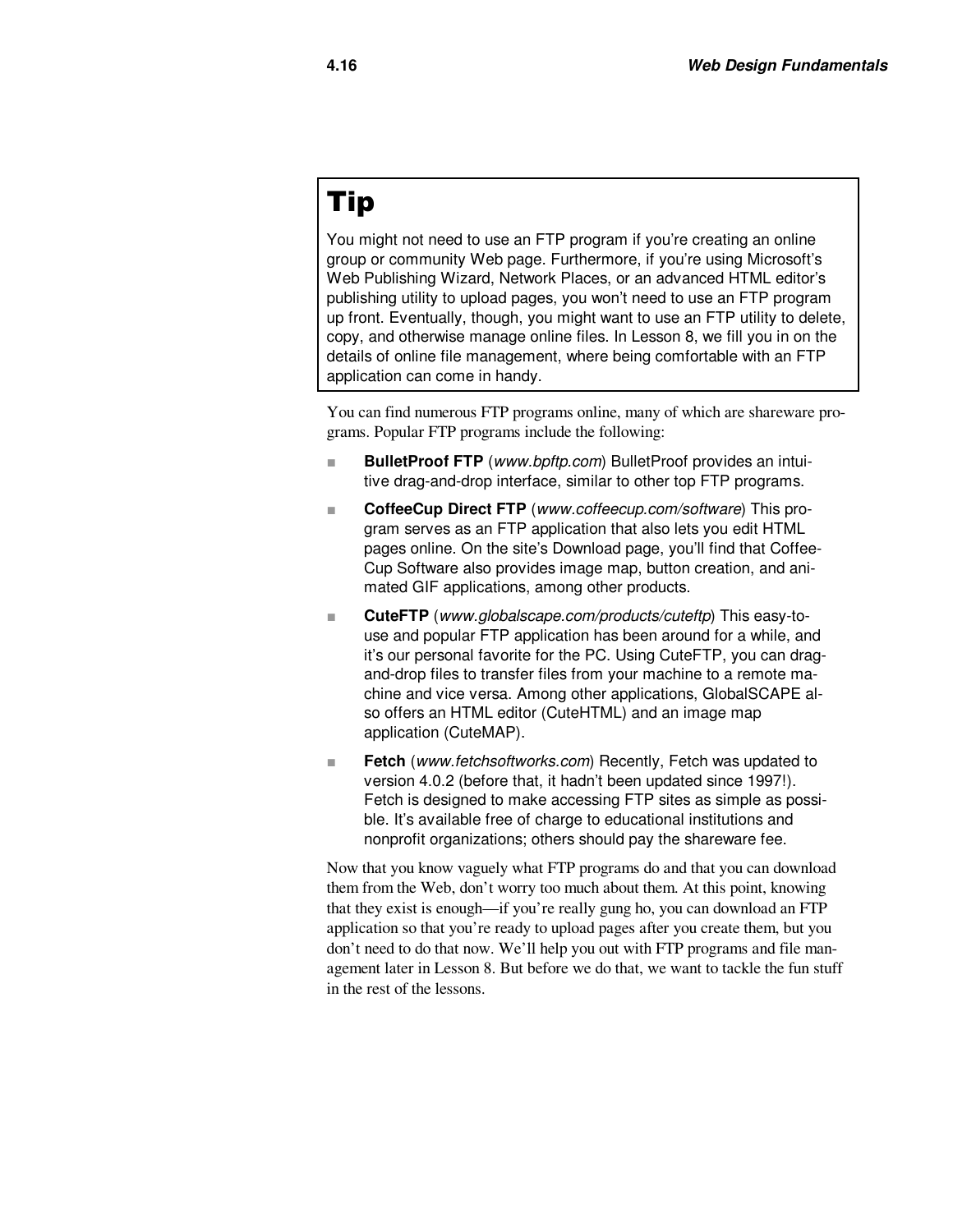# A Bit about Browsers

We'd be completely remiss if we wrapped up this lesson without addressing the most obvious software application tool of them all—a browser. You need to have a browser (or a few browsers) installed on your computer so that you can preview your pages before you publish them online. Remember that browsers are applications that interpret HTML pages. Unfortunately, not all browsers interpret HTML in exactly the same way. Therefore, a page you design and then view in Microsoft Internet Explorer could very easily display as a shocking mess in another browser. Even well-designed pages appear slightly differently in various browsers. To see an illustration of this phenomenon, view the various screen shots in Figure 4-5.

In Figure 4-5, you can see the following anomalies:

- The default bullets in Netscape Navigator are bigger on both PCbased and Macintosh machines than those in Internet Explorer.
- The margin spacing (or *offset*) around page perimeters varies by browser. Notice that the Internet Explorer browser windows leave more margin space around the top-left graphic than do the Navigator browser windows.



#### Internet Explorer on Macintosh





*Viewing the same Web page in various browsers demonstrates the small anomalies that crop up in your pages when they're viewed online* 

No two browsers (or browser versions) process HTML code in exactly the same way; therefore, when you design Web pages, view your pages in as many browsers as possible before publishing your site.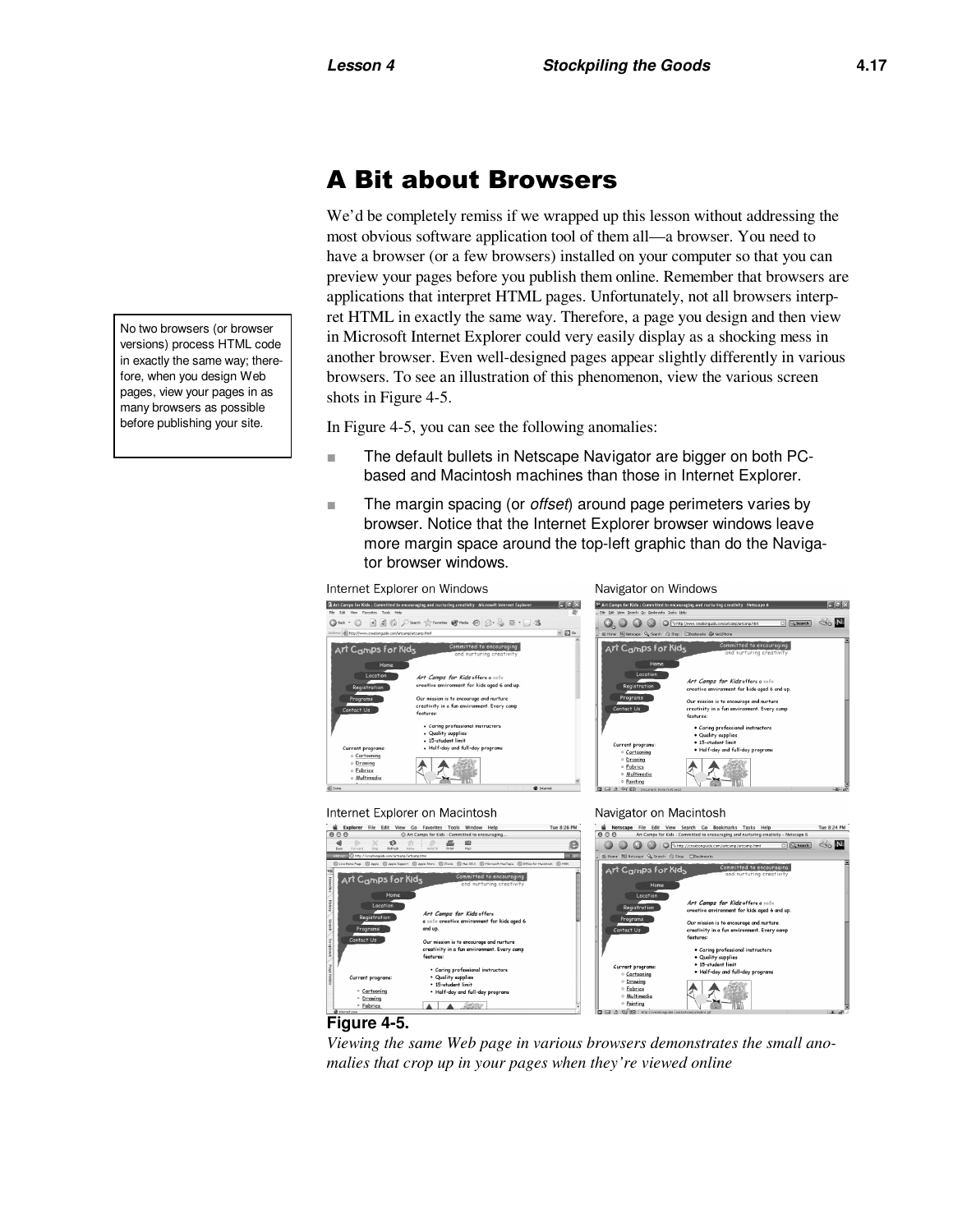- The default font size is smaller on PCs than on the Macintosh in both Internet Explorer and Navigator, which can affect how text displays and wraps.
- Due to font and spacing size differences, varying amounts of information appear above the Web page's "fold."
- Browser window widths vary. Notice how the title bar graphic spans the entire window in a couple instances and it appears with extra white space in the other instances.

We designed the Arts Camps for Kids page to work cleanly in both Internet Explorer and Navigator, but you can see that slight differences remain that are beyond a designer's control.

A number of browsers exist on the Web. You may or may not want to verify that your pages display appropriately in all browsers out there. For most designers, ensuring that pages display properly in the biggies—Internet Explorer and Navigator—is plenty; combined, these two browsers account for over 90 percent of all browsers accessing the Internet. Of course, you must always consider your audience. If you *know* your viewers will be using Opera browsers, you'd better ensure that your page looks good in Opera. For edification purposes, here's a short list of additional browsers you can find lurking on the Web:

- **America Online** uses an adapted version of Internet Explorer (*webmaster.info.aol.com*).
- **Lynx** is an all-text browser (*lynx.isc.org/current*).
- **Mozilla** is a Web browser designed for people who want to create Mozilla-based products and packages (much of the Netscape Communicator browser is based on Mozilla code), but the general public can use the browser for free as well (*www.mozilla.org*).
- **Opera** is a small application with extremely quick download times (*www.opera.com/download*).

You might want to download additional browsers to see how your pages display in alternate browsers. Previewing your Web pages simply entails displaying your HTML files in a browser window locally—so the process is quick and simple. Most important, though, you should ensure that you have access to at least one version (PC or Macintosh) of Internet Explorer and Navigator for testing and previewing purposes. Don't worry—we'll remind you a few more times in the next few chapters about the importance of previewing your Web pages in more than one browser as well as in more than one version of each browser, if possible.